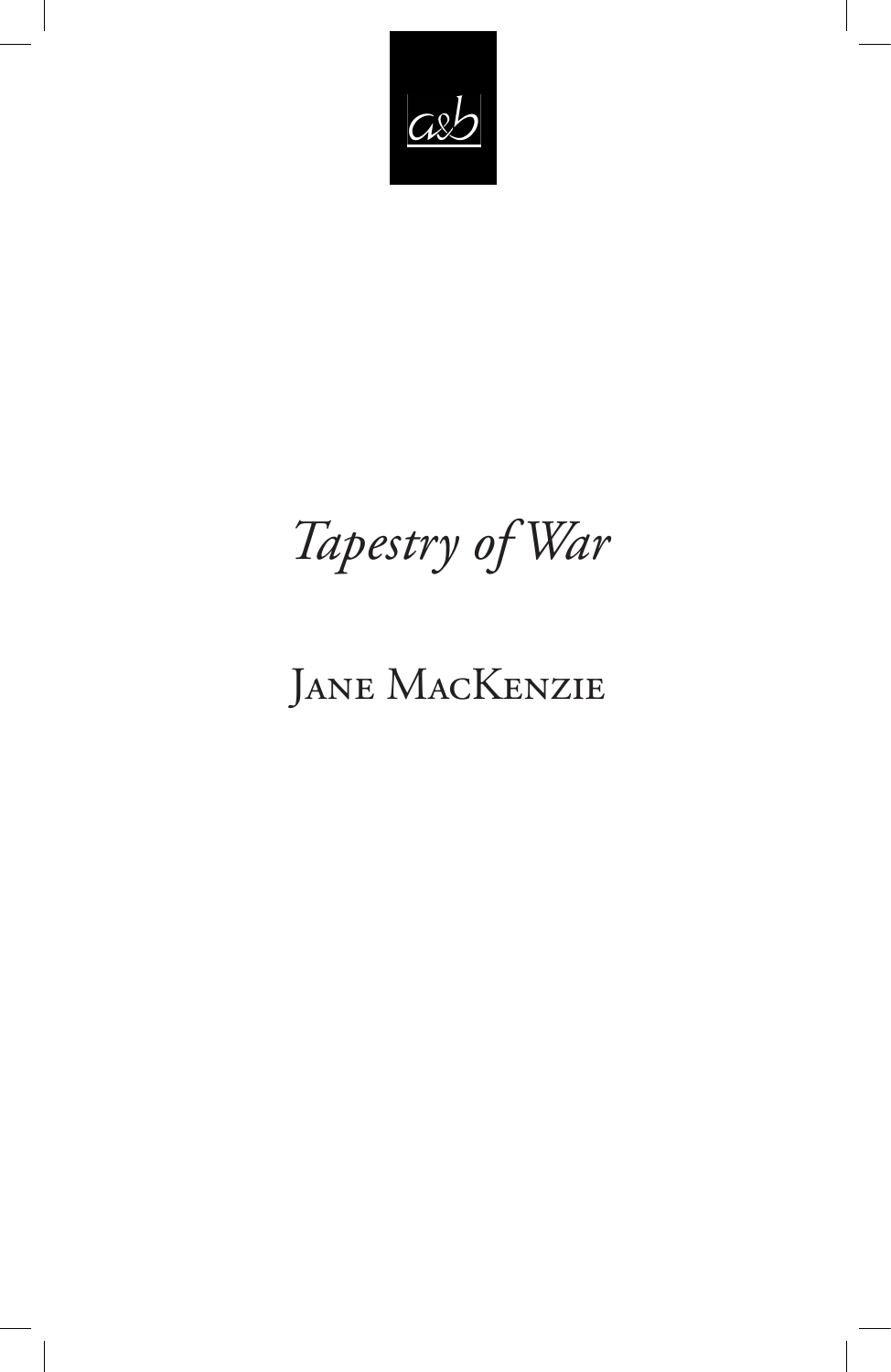Allison & Busby Limited 12 Fitzroy Mews London W1T 6DW *allisonandbusby.com*

First published in Great Britain by Allison & Busby in 2018.

Copyright © 2018 by Jane MacKenzie

The moral right of the author is hereby asserted in accordance with the Copyright, Designs and Patents Act 1988.

> *All characters and events in this publication, other than those clearly in the public domain, are fictitious and any resemblance to actual persons, living or dead, is purely coincidental.*

All rights reserved. No part of this publication may be reproduced, stored in a retrieval system, or transmitted, in any form or by any means without the prior written permission of the publisher, nor be otherwise circulated in any form of binding or cover other than that in which it is published and without a similar condition being imposed on the subsequent buyer.

> A CIP catalogue record for this book is available from the British Library.

> > First Edition

ISBN 978-0-7490-2299-0

Typeset in 11/16 pt Sabon by Allison & Busby Ltd

The paper used for this Allison & Busby publication has been produced from trees that have been legally sourced from well-managed and credibly certified forests.

> Printed and bound by CPI Group (UK) Ltd, Croydon, CR0 4YY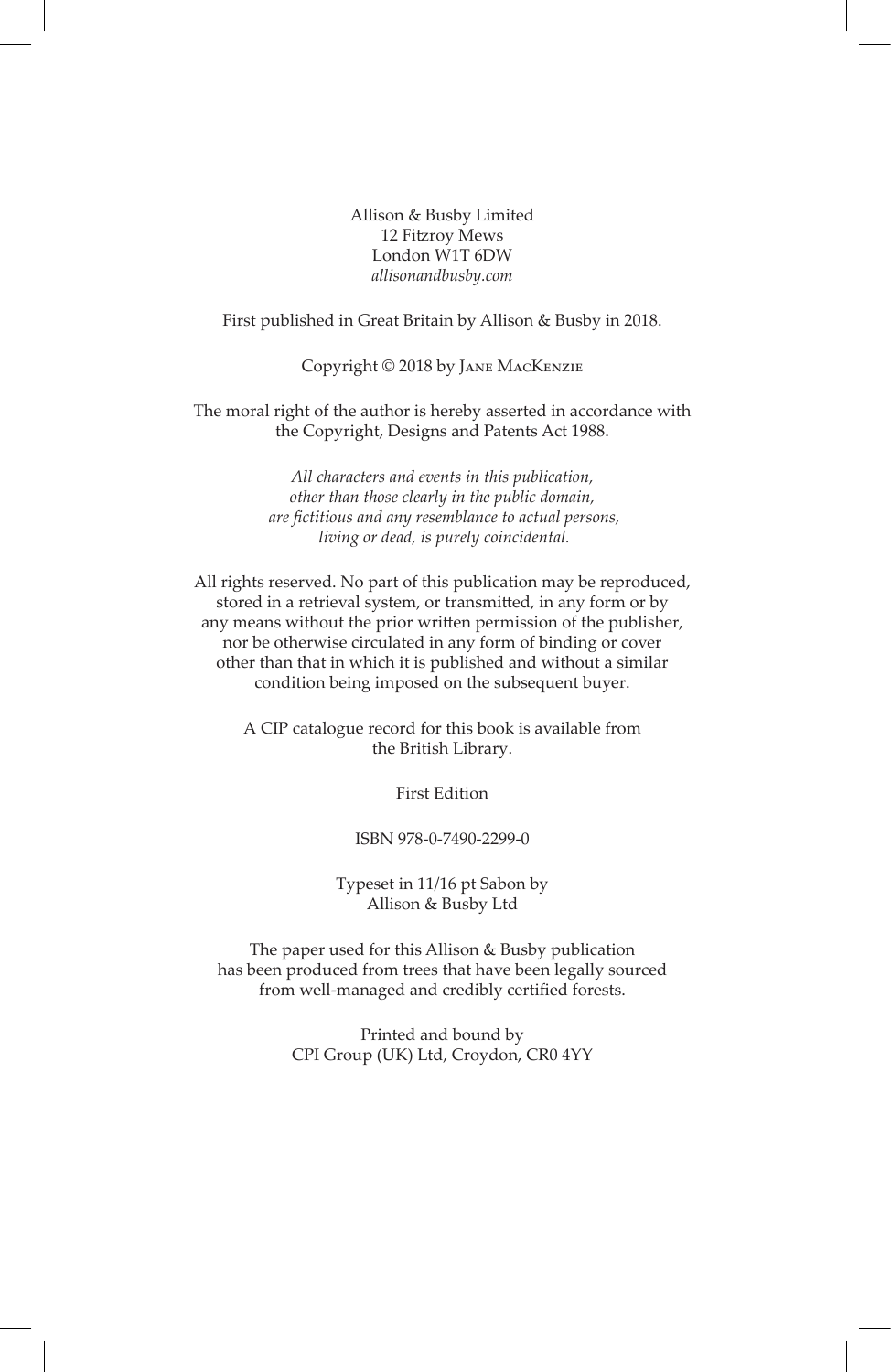

Egypt and Neighbouring Countries During World War II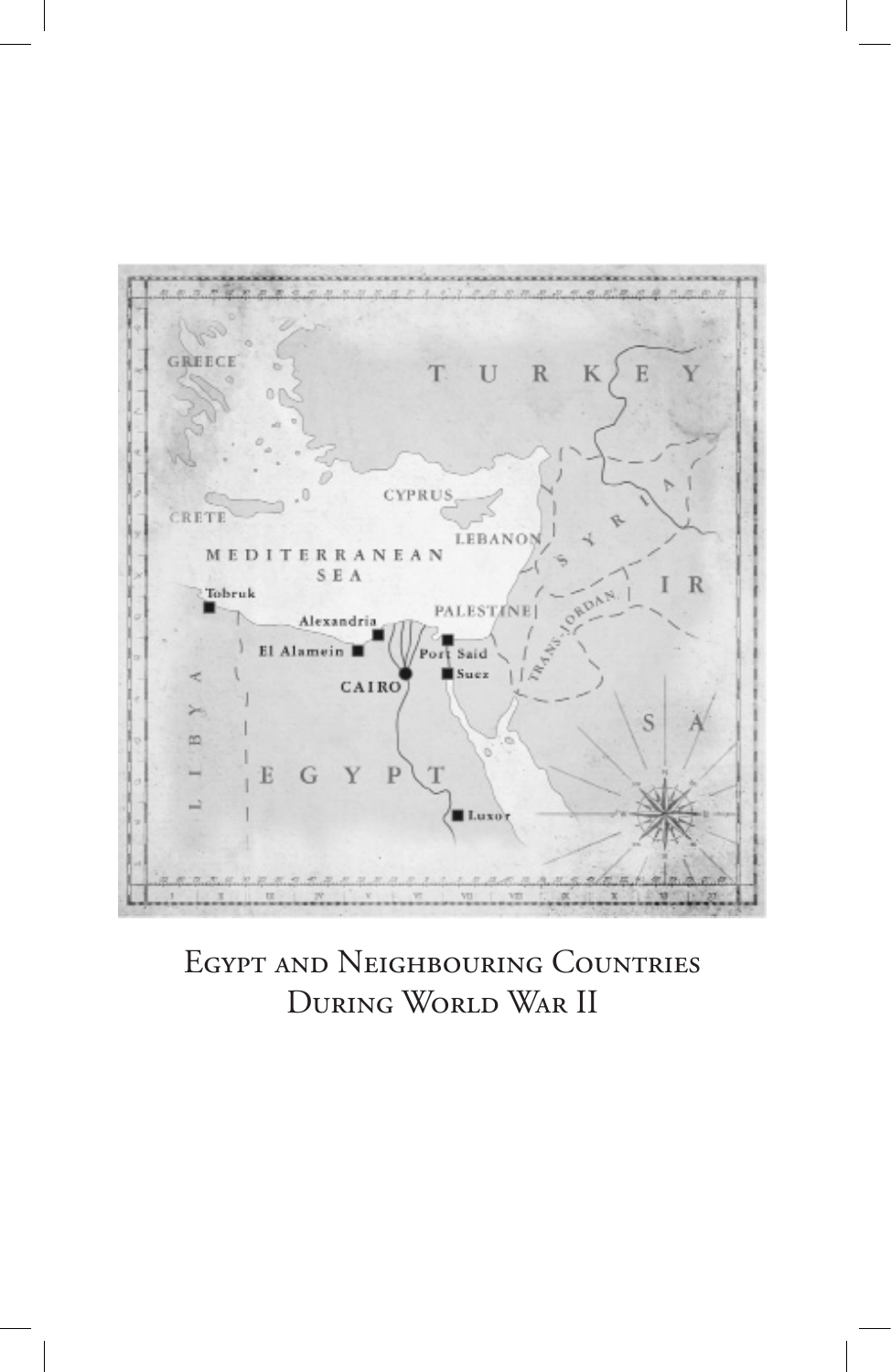## CHAPTER ONE

Alexandria, June 1941

It was just after dawn when Fran saw the body. She had set out from home in the pitch-black, as soon as she heard the all-clear sounded. She hadn't known quite where she was going, but she was restless and hot after lying awake listening to the anti-aircraft guns, and the house seemed stuffy and confining despite its high ceilings.

She headed as so often before along the Corniche in the direction of the town, drawing in the sea air, shaking her head to clear her frustrations. The sky was indigo, and the sea on her right was inky black, and as ripples of fire began to snake across it she slowed her rapid pace and stopped to watch. Within what seemed like minutes the sun had risen over the waves, both sea and sky lightened to silver and violet, and to the east all was bathed in shades of orange. The sea barely moved, and all was still from here to the horizon. It was hard to believe that all night the anti-aircraft guns had been blazing against the Luftwaffe's bombs.

Fran leant against the railings and breathed deeply, sucking in the smell of the ozone on the warm breeze.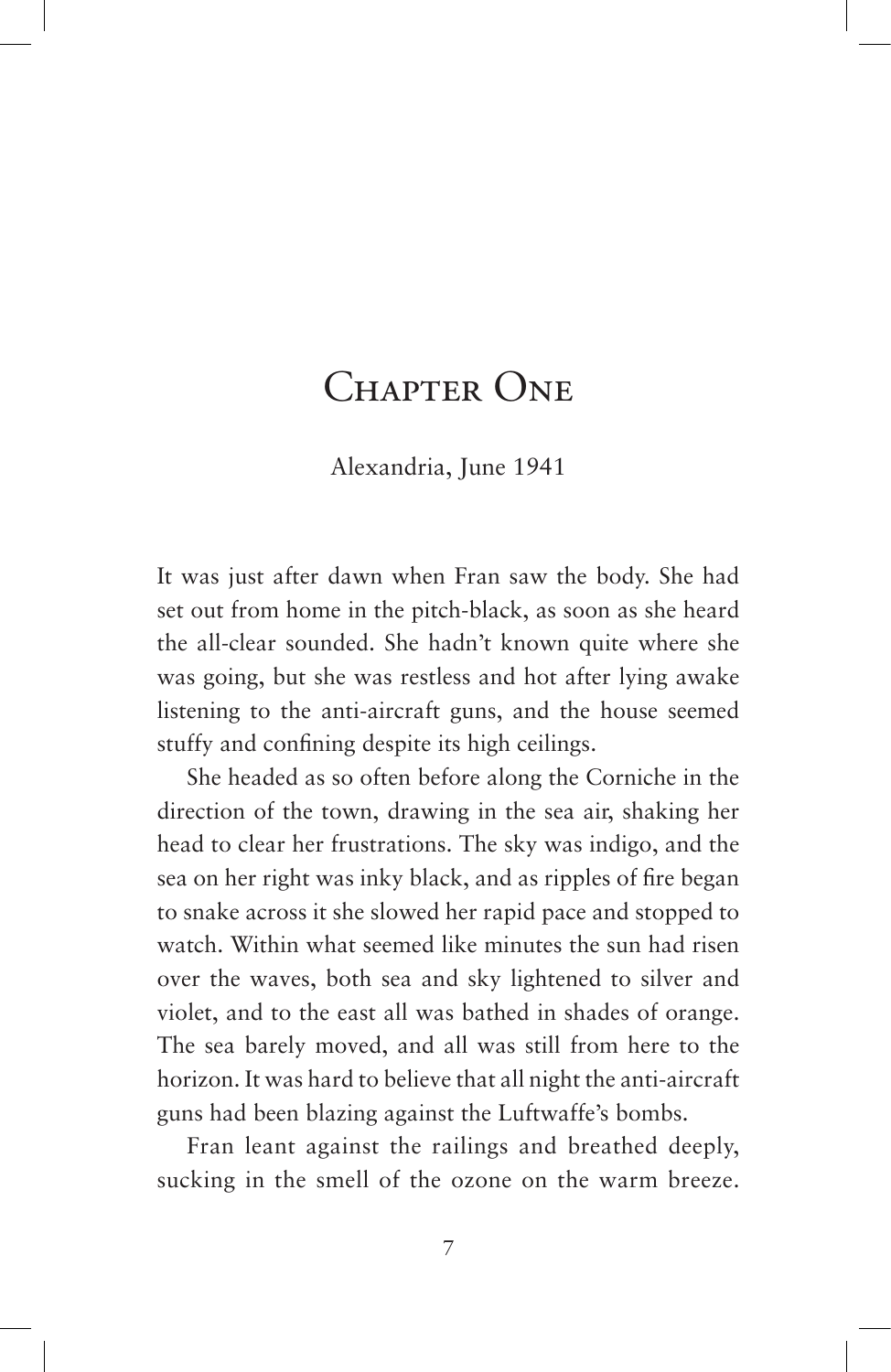The beach was so busy during the day, especially at weekends, and it was wonderful to see it like this, deserted, becalmed in a bubble of early morning peace. Her eyes strayed to the left, past the breakwater, where the dark sand was taking on shades of gold. It was then that she saw something in the shadows of the breakwater, right down by the water's edge.

It was too big to be a normal piece of flotsam, and for a moment Fran wondered whether it was a piece of debris from a ship, or a floating mine washed up onto the shore. But then she spotted a white shirt, and with a jolt she realised the form was human, a body lying huddled in to the breakwater as though for shelter.

It was strange how long it took her to move. The almost drugged silence of the morning seemed to have made her sluggish, and her brain and her body couldn't quite work together. Eventually, though, she moved along by the railings until she reached some steps, and with her hands clenched made her way down the beach.

She forced herself to approach the body, but when it moved she gasped and took two steps back. It had only been an infinitesimal movement, but suddenly this wasn't a corpse but a living person lying in the sand. His white shorts and shirt were dry too, so he hadn't been washed up here, but had come down the beach from the Corniche. Was he simply asleep, drunk, perhaps?

She didn't want to touch him, but as she stared from her withdrawn space she spotted dark spots in the sand leading away from the man. They were blood, she was sure. This man had been injured.

She mastered her fears and bent to him, turning him with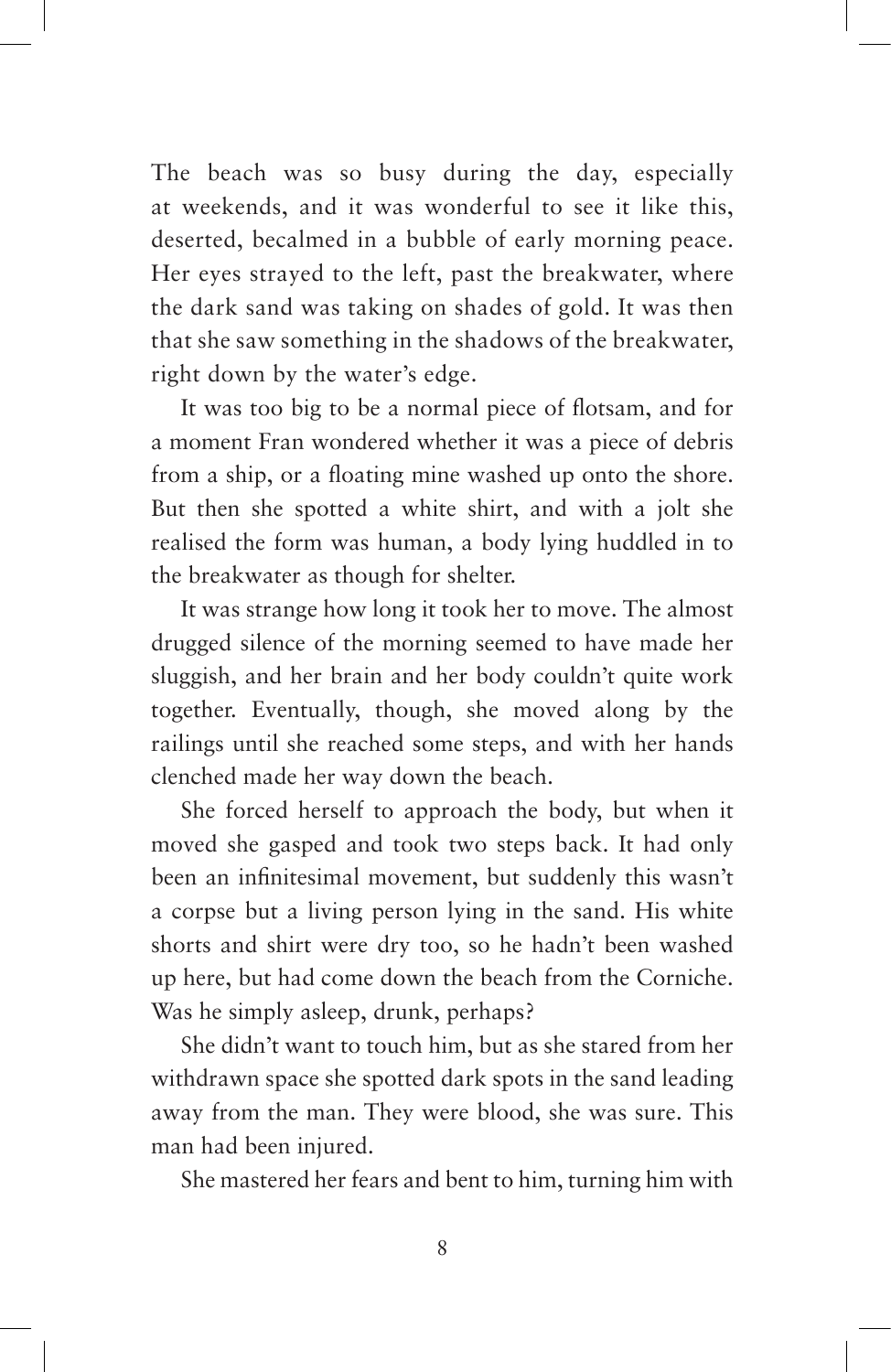difficulty. He groaned but didn't wake up. Her first thought was surprise at how young he was; her second that he must be French, from the insignia on his matelot's shirt. The group of French navy men whose ships were impounded here in Alexandria were a familiar sight. They maintained loyalty to Vichy France, but had claimed neutral status, and roamed the town pretty freely. What had this one done to put himself back into the war?

The front of his shirt was covered in blood, and he'd brought his right hand up to hold his chest. Inchingly Fran eased it away to reveal a slash in the shirt and an ugly-looking wound beneath, just below the heart. It was bleeding still, and the sand where he had lain was soaked with blood. How much blood could you lose without dying? Fran didn't know, but the enormity of what she was seeing terrified her. She remembered hearing that you should strap wounds tight by tearing up people's clothes, but couldn't figure out how she could remove his shirt. Frantically she pulled off his shoes and socks, and stuffed the socks clean end first into the wound, then she pulled off his belt and eased it around his chest to hold the socks more tightly. It seemed to cut into him cruelly, and the socks dug into the wound. Could she rip his shirt? She grabbed at the edge where the shirt had been slashed and pulled at the blood-soaked fabric. It gave fairly easily, and she kept on ripping until she had a patch of clean cloth that she placed next to the wound, sitting the socks as cushioning above it before resecuring the belt.

Then she rose to her feet and looked up and down the still deserted beach and out to sea. Where were the fishermen who ought by now to have set sail from the Eastern Harbour? There was nobody, just nobody.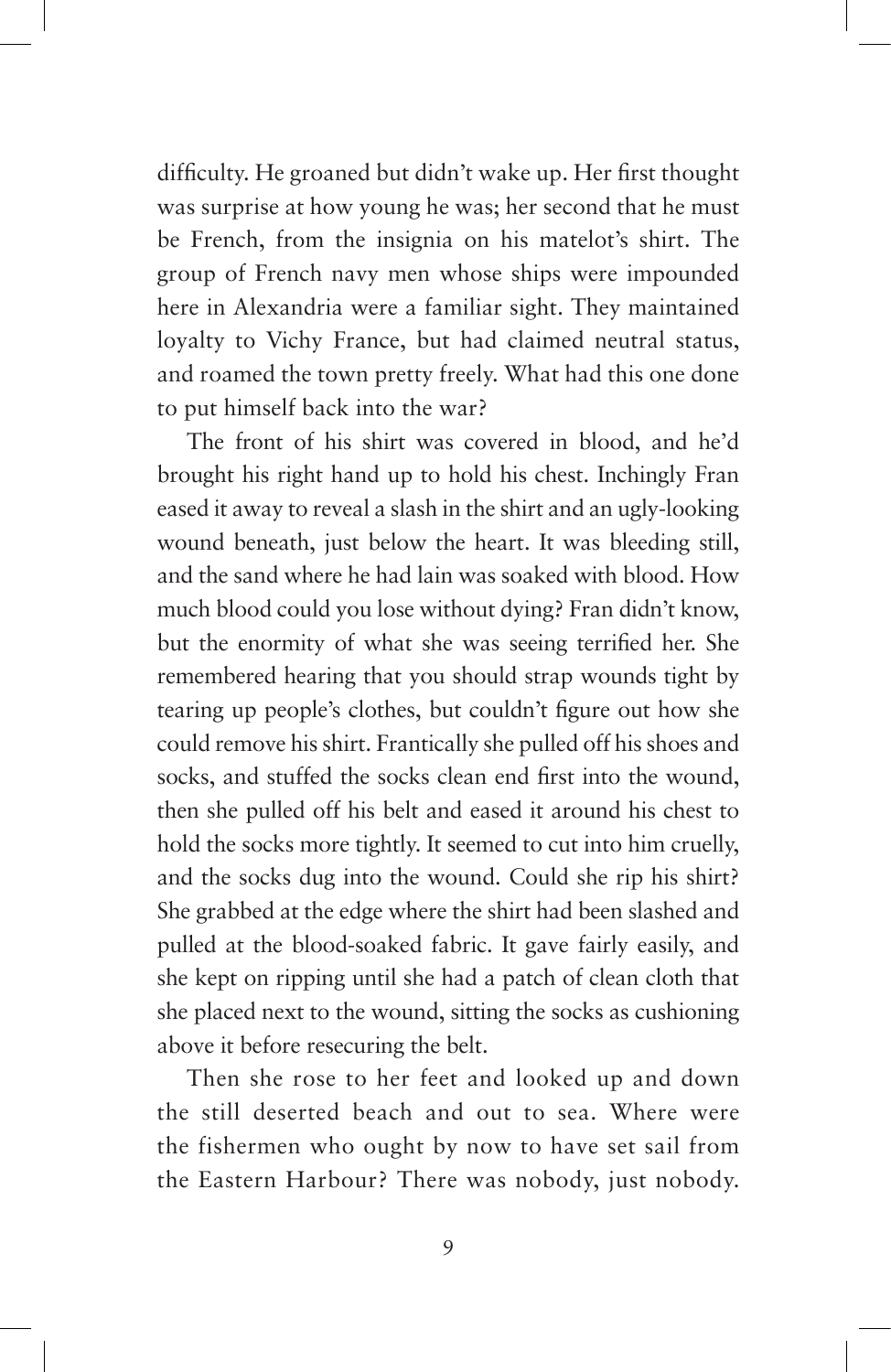The camps of Greek refugees were nearly a mile away nearer to the town, and she would lose too much time going in that direction for help. The quickest might be to run to the British Consulate, which was just half a mile or so away. There would be guards there even at this hour, and there was transport. Or should she just chance going to the nearest house and hoping she could wake up the local residents?

It was while she was thinking this through that she spotted a man out running on the Corniche. He was too far away, surely, and he would never hear her from where he was, but she called out, and when the runner didn't turn she called louder. 'Help! *Au secours!*' She waited, preparing to go up the beach herself in search of help, but when she gave one more rather desperate cry he turned, and stopped, staring down the beach at her. She waved, and called again. 'Please help me!' He was European, she was sure, and would understand English.

The runner looked around for the steps, and within seconds was next to her, looking down at the young Frenchman, and then back up at Fran.

'What on earth has happened here? Are you all right?' he asked quickly, panting slightly.

Fran responded gratefully to the urgency in his voice. 'I was out walking and spotted him. He was just lying huddled here. I think he must have been bleeding for hours,' she said, and her voice came out ragged. 'I tried to stop the bleeding . . .' She trailed off, looking down at her own clothes, spattered with the young man's blood.

There was relief in the man's face. He was British, but not English – Scottish, perhaps, or possibly Irish? 'I thought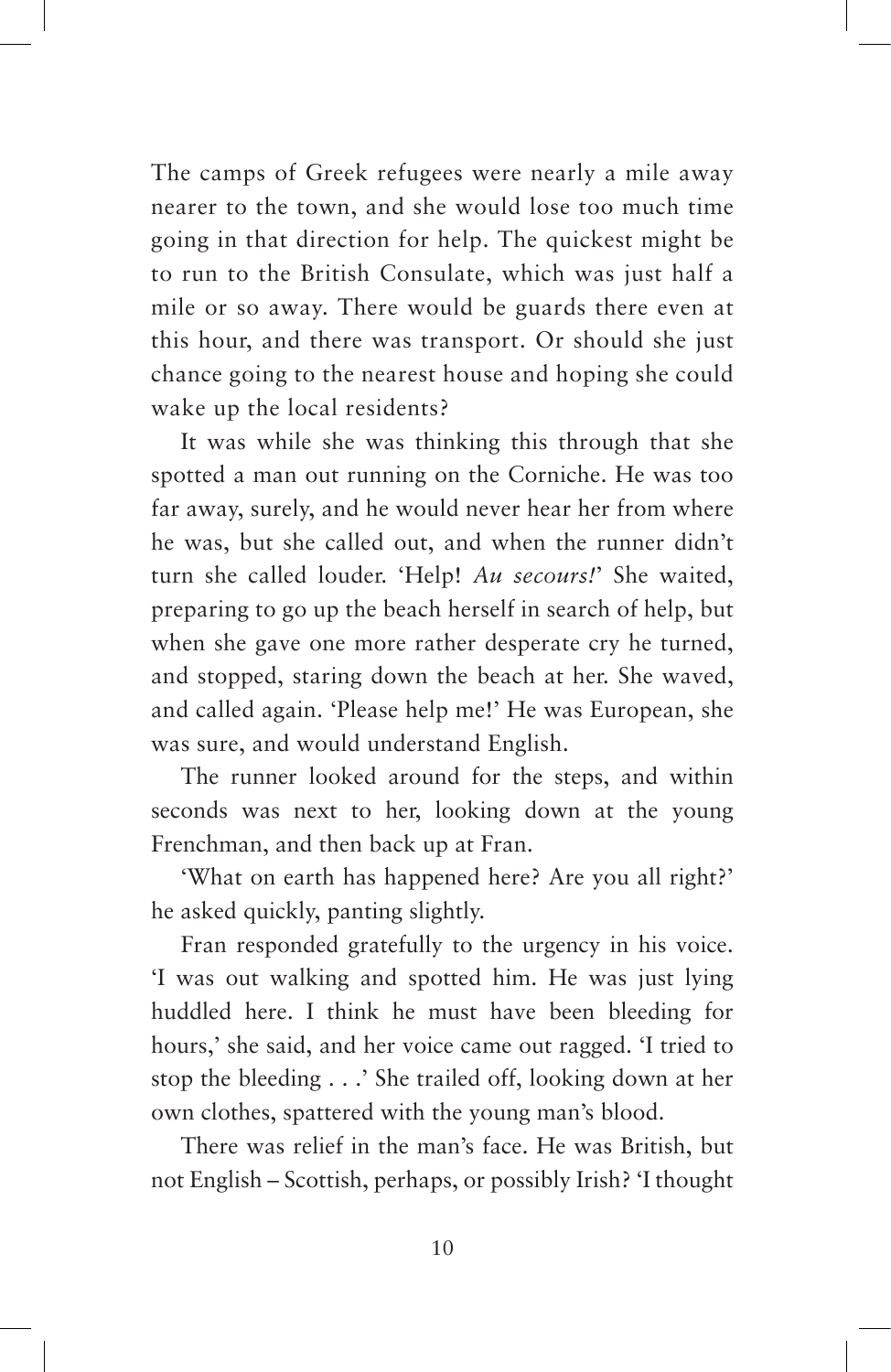perhaps that you had been injured too,' he said. 'So we've got a casualty from last night, it seems.'

'From last night?'

'Yes, some of these French navy fellows were out on the town and got attacked by Free French troops. There's not much love among the fighting French for those who've chosen capitulation to Germany.'

'But he's a long way from the town!'

'Yes, he must have been chased.' He felt the young man's pulse and grimaced. 'Well, if the blighter's not to peg it now I'd better get help. He's lost more blood than any man should. Are you all right yourself, Miss . . . ?'

'Miss Trevillian, Frances Trevillian. Yes, I'm fine, don't worry. Do go and get help quickly.'

He held out a hand to her. 'I'm Jim MacNeill.' He checked the makeshift dressing she had made. 'This is good and tight,' he said approvingly. 'You'll be all right staying with him? Are you sure?' The words were more routine than truly concerned, and she liked that he didn't treat her like a weak female. She'd had enough of that recently.

'Yes, yes, I'm fine! Please go!' she urged him. 'I'll stay and keep the dressing tight. He may wake up, too.' The Frenchman had shown some signs of stirring since she'd begun manhandling him, and she didn't want him to come to and find himself alone.

MacNeill nodded, and ran off up the beach. Fran sat down with her back to the breakwater and eased her patient's head on to her lap. Don't die, she willed him, pulling out her handkerchief to wipe his rather clammy brow. Then she leant her head back against the breakwater and closed her eyes.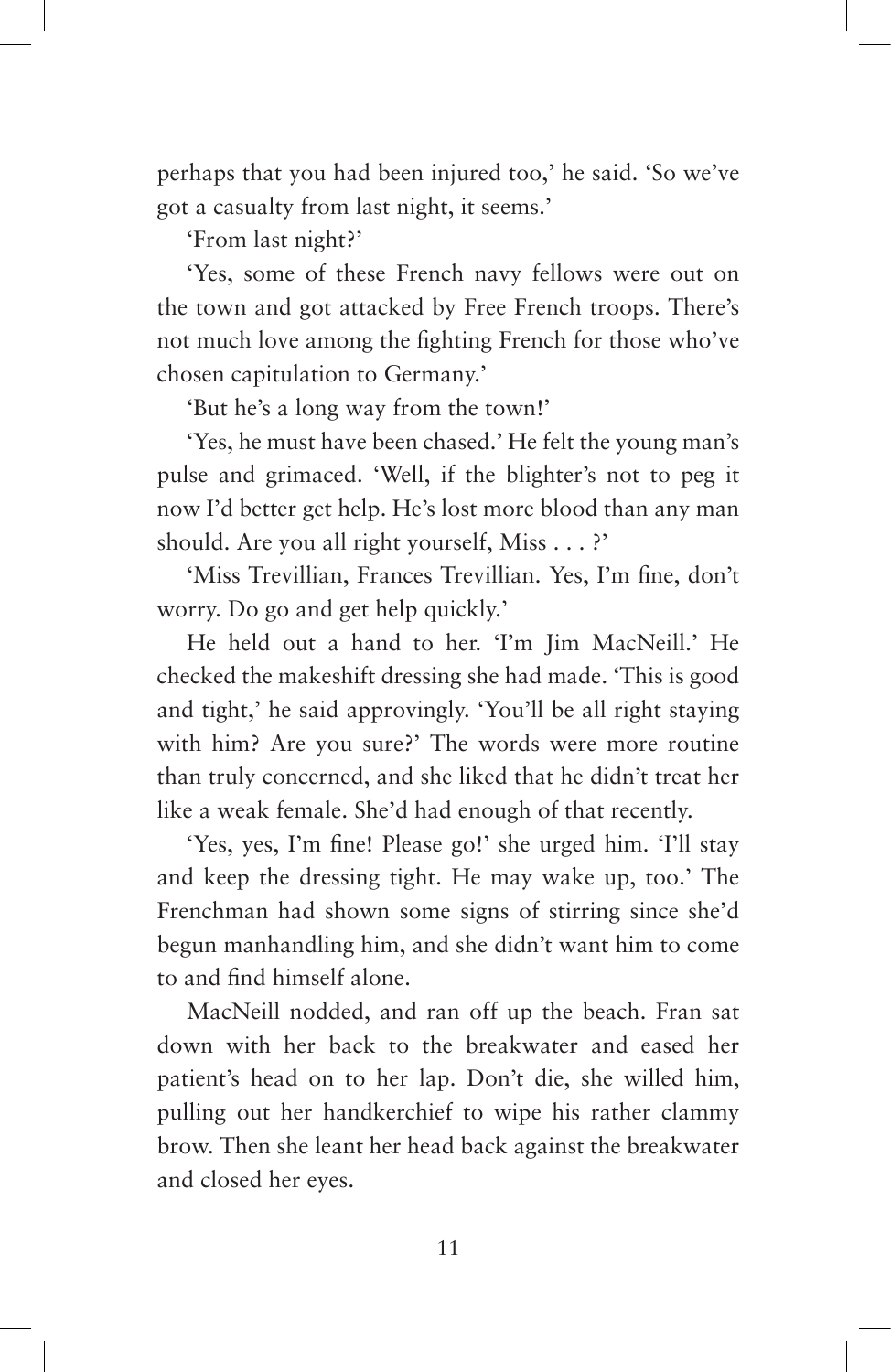Her father would be back at home having breakfast by now. Her unstated destination in heading this way along the Corniche had been the British Boat Club, where the civilian yachtsmen who acted as spotters for Naval Command during air raids would by now have moored up and gone off to enjoy their weekends. Fran had been so mad last night at not being allowed to join them, just because she was female. Thank God, in retrospect, for if she hadn't been so frustrated she wouldn't have been here this morning. All that mattered now was that this young man shouldn't die.

She cradled his head. Where had her runner gone to? He seemed to have been gone for ever. She looked out to sea, trying not to give in to her fears. He is *not* going to die, she told herself again.

She looked down at him again, and his eyes were open. A surge of hope ran through her. She smiled, reassuringly she hoped, and spoke to him in French.

'Well done, you woke up! You'll be fine now. We've got an ambulance coming, and we'll have you in hospital soon in a comfortable bed.'

His eyes didn't register anything, and she wondered whether he was hearing her, but she carried on anyway, talking to him about anything and everything. She eased his head into what she hoped was a better position, and asked if he was comfortable. He gave an infinitesimal nod.

'*Merci*,' he said, in what was almost a voice.

She smiled at him in relief. 'Don't thank me!'

He would be a couple of years younger than Michael, she thought, just a teenager. She was only a few years older herself, but with Michael she always felt more than her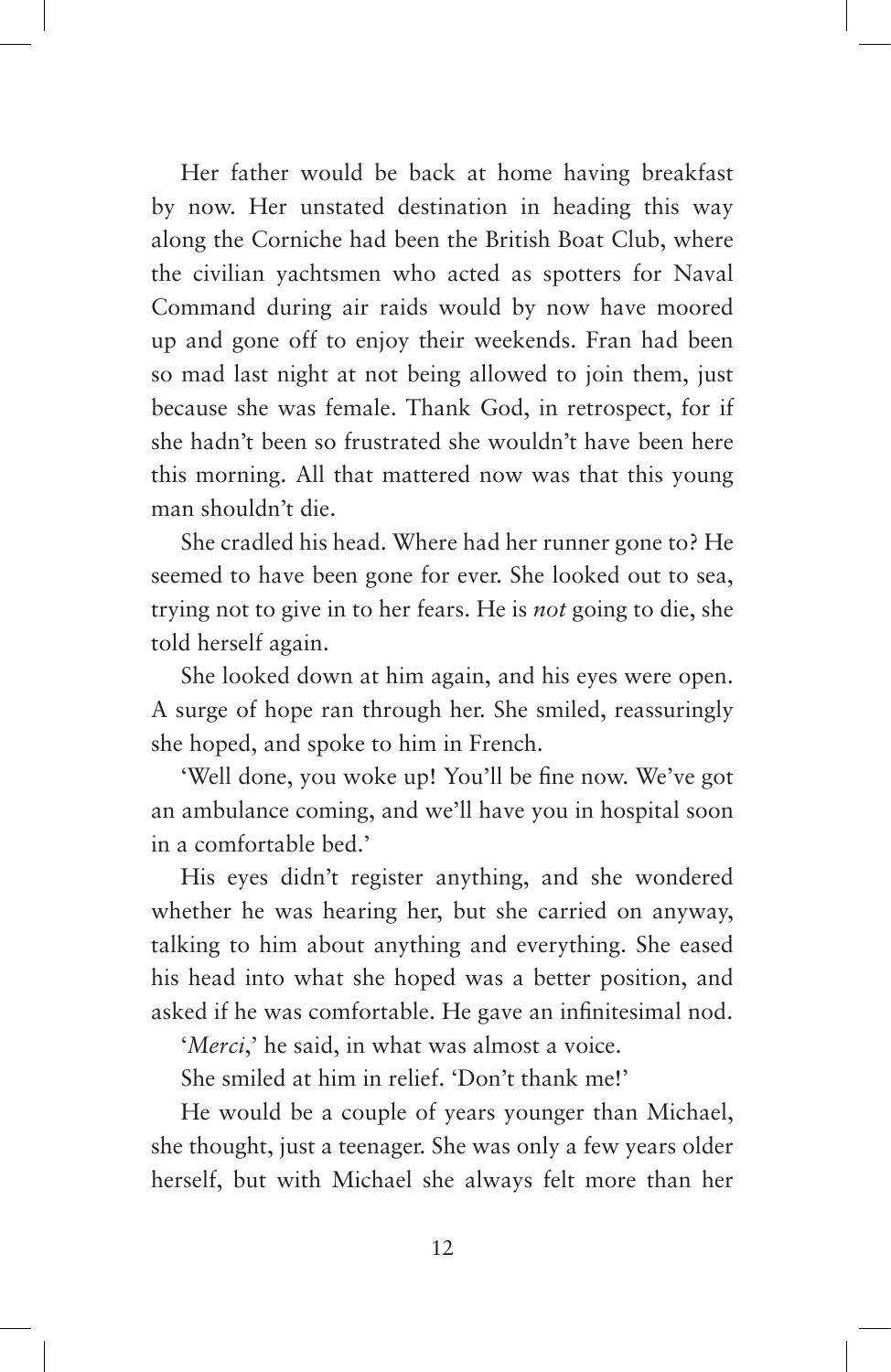years, and with this baby-faced boy she felt like a mother.

Who cared what side he was on? He wasn't fighting with the Germans, just trying to obey his own government by remaining neutral. To the Free French fighters he was to be despised. They were heading off to risk their lives in the desert while he sat out the war in comfort, and if you had asked her yesterday Fran would have agreed with them. But had he deserved a knife between the ribs?

By the time help came he had lost consciousness again. The first to arrive was the Scotsman MacNeill with two first-aiders from the consulate. They brought with them proper dressings and a stretcher, and by the time the ambulance arrived they were already carrying their patient up the steps to the Corniche.

Fran followed behind them. Their professionalism excluded her, and she watched rather impotently from the fringes. The young boy looked small and vulnerable, strapped into the stretcher, his face stripped of all colour.

'Is he going to be all right?' she asked a burly British forces ambulance man.

'He'll be right as rain, miss,' was his reply. 'Better than he deserves, weasel of a collaborator getting himself into a fight on a Friday night.'

'But he isn't even carrying a weapon!' she protested. 'He isn't allowed any, remember.'

'Hah!' was all the ambulance man replied, but Jim MacNeill frowned at him.

'Miss Trevillian saved him, remember. I think she has a right to care about his recovery.'

Fran turned to him thankfully. 'Can I find out how he gets on? We don't even know his name.'